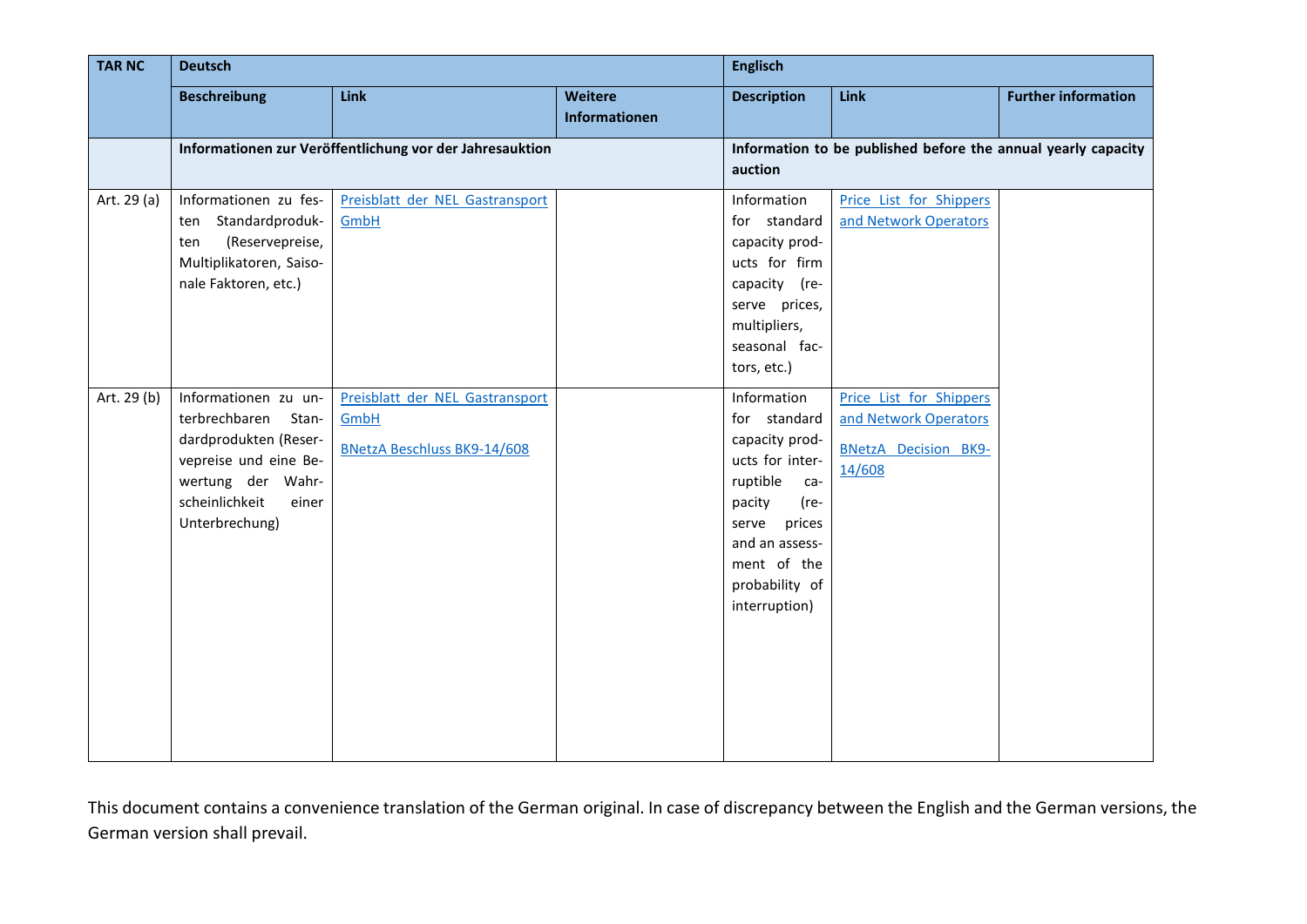| <b>TAR NC</b>            | <b>Deutsch</b>                                                                                    |                                                                                           |                                                                                                                                                                                                    | <b>Englisch</b>                                                                                                                                                                               |                                                                                    |                                                                                                                                                                 |
|--------------------------|---------------------------------------------------------------------------------------------------|-------------------------------------------------------------------------------------------|----------------------------------------------------------------------------------------------------------------------------------------------------------------------------------------------------|-----------------------------------------------------------------------------------------------------------------------------------------------------------------------------------------------|------------------------------------------------------------------------------------|-----------------------------------------------------------------------------------------------------------------------------------------------------------------|
|                          | <b>Beschreibung</b>                                                                               | <b>Link</b>                                                                               | Weitere<br><b>Informationen</b>                                                                                                                                                                    | <b>Description</b>                                                                                                                                                                            | <b>Link</b>                                                                        | <b>Further information</b>                                                                                                                                      |
|                          | Informationen zur Veröffentlichung vor der nächsten Tarifperiode                                  |                                                                                           |                                                                                                                                                                                                    | Information to be published before the tariff period                                                                                                                                          |                                                                                    |                                                                                                                                                                 |
| 30<br>Art.<br>(1)(a)     | Informationen zu den<br>in der angewandten<br>Referenzpreismethode<br>verwendeten Parame-<br>tern | <b>Standardisiertes Tarifmodell</b>                                                       | genutzten<br>Alle<br>Ein-<br>gangsparameter (insb.<br>Kapazitätsprognosen<br>und Spreizungsfaktoren<br>für die Ausspeiseent-<br>geltzonen) sind im ver-<br>einfachtem Entgeltmo-<br>dell enthalten | Information<br>on<br>parame-<br>ters used in<br>the<br>applied<br>reference<br>price method-<br>ology related<br>to the tech-<br>nical charac-<br>teristics of the<br>transmission<br>system. | Standardised<br>tariff<br>model                                                    | All used input param-<br>eters (i.e. forecasted<br>contracted capacity<br>and spread between<br>exit tariff zones) are<br>included in the simpli-<br>fied model |
| Art.<br>30<br>(1)(b)(i)  | Informationen zu den<br>zulässigen Erlösen                                                        | Die zulässigen Erlöse der NEL<br>Gastransport betragen:<br>31.044.521,85 EUR              |                                                                                                                                                                                                    | Information<br>the al-<br>on<br>lowed and/or<br>target<br>reve-<br>nue.                                                                                                                       | The allowed revenues<br>of NEL Gastransport<br>are:<br>31,044,521.85 EUR           |                                                                                                                                                                 |
| Art.<br>30<br>(1)(b)(ii) | Informationen zu den<br>Änderungen der zuläs-<br>sigen Erlöse                                     | Die zulässigen Erlöse wurden<br>entsprechend den Vorgaben ge-<br>mäß § 4 ARegV angepasst. |                                                                                                                                                                                                    | Information<br>related<br>to<br>changes in the<br>revenue.                                                                                                                                    | The allowed revenues<br>are recalculated in ac-<br>cordance with $\S$ \$<br>ARegV. |                                                                                                                                                                 |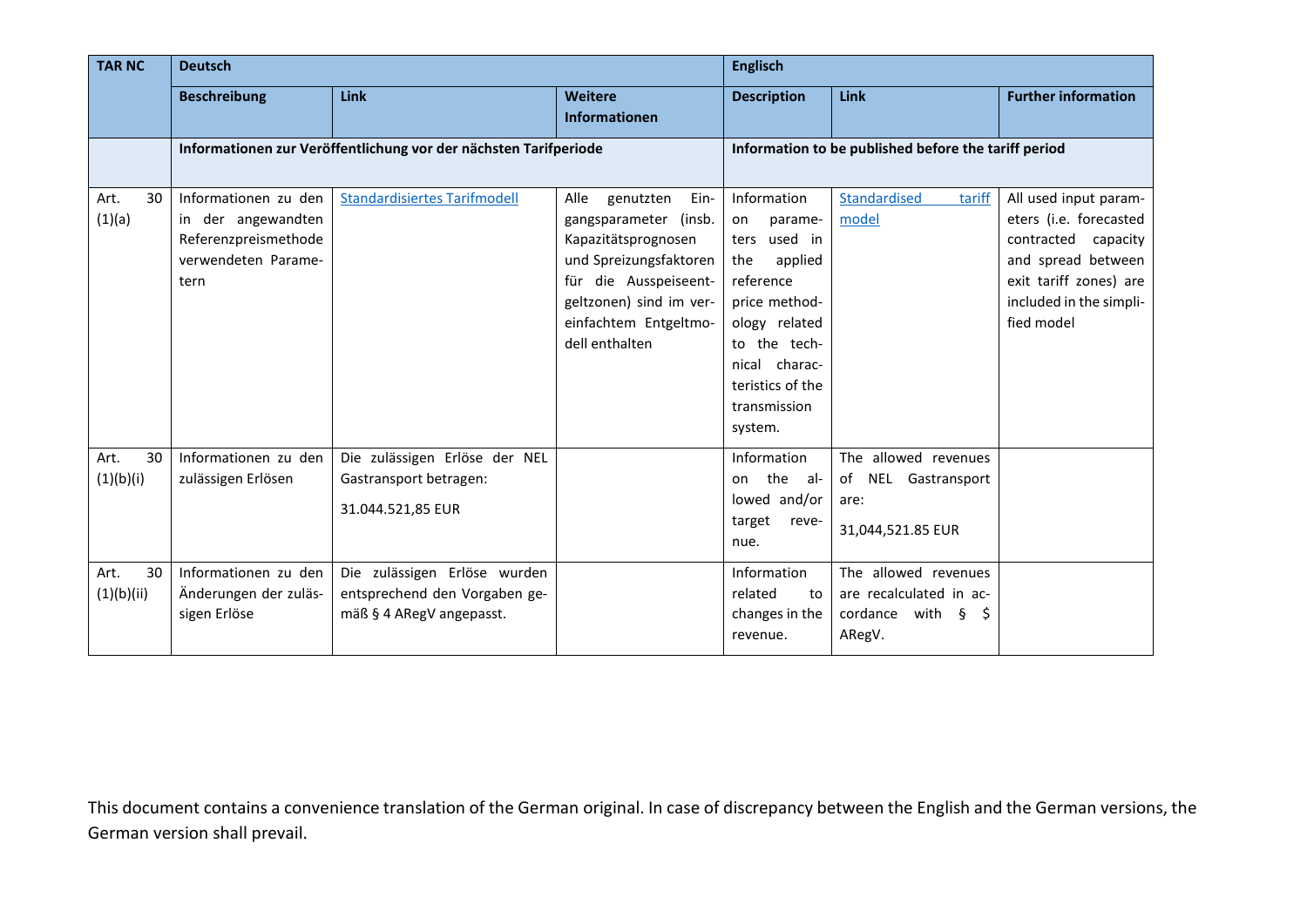| <b>TAR NC</b>             | <b>Deutsch</b>                                                                                                                                                                                                                                                      |                                                                                                                                                                                                                                                                                                                                                                                                                                                                                                                  |                                                                                                                              | <b>Englisch</b>                                                                                                                                                                                                                                          |                                                                                                                                                                                                                                                                                                                                                                                                                                                                                                    |                                                                                                                                   |
|---------------------------|---------------------------------------------------------------------------------------------------------------------------------------------------------------------------------------------------------------------------------------------------------------------|------------------------------------------------------------------------------------------------------------------------------------------------------------------------------------------------------------------------------------------------------------------------------------------------------------------------------------------------------------------------------------------------------------------------------------------------------------------------------------------------------------------|------------------------------------------------------------------------------------------------------------------------------|----------------------------------------------------------------------------------------------------------------------------------------------------------------------------------------------------------------------------------------------------------|----------------------------------------------------------------------------------------------------------------------------------------------------------------------------------------------------------------------------------------------------------------------------------------------------------------------------------------------------------------------------------------------------------------------------------------------------------------------------------------------------|-----------------------------------------------------------------------------------------------------------------------------------|
|                           | <b>Beschreibung</b>                                                                                                                                                                                                                                                 | <b>Link</b>                                                                                                                                                                                                                                                                                                                                                                                                                                                                                                      | Weitere<br>Informationen                                                                                                     | <b>Description</b>                                                                                                                                                                                                                                       | Link                                                                                                                                                                                                                                                                                                                                                                                                                                                                                               | <b>Further information</b>                                                                                                        |
| 30<br>Art.<br>(1)(b)(iii) | Informationen zu den<br>folgenden<br>Parame-<br>tern: Typen des regu-<br>lierten Anlagevermö-<br>gens und ihr Gesamt-<br>Kapitalkosten,<br>wert,<br>Investitionsausgaben,<br>operative Ausgaben,<br>Anreizmechanismen<br>und Effizienzziele, In-<br>flationsindizes | Gesamtwert des regulierten An-<br>lagevermögens im Kostenbasis-<br>jahr<br>2015:<br>Typen des regulierten Anlagever-<br>mögens (vgl. Anlage 1 der Gas-<br>NEV):<br>I. Allgemeine Anlagen<br>II. Gasbehälter<br>III. Erdgasverdichteranlagen<br>IV. Rohrleitungen/<br>Hau-<br>sanschlussleitungen<br>V. Mess-, Regel- und Zähleranla-<br>gen<br>VI. Fernwirkanlagen<br>Kapitalkosten des<br>Kostenba-<br>sisjahres 2015:<br>Die Methode zur Berechnung der<br>Kapitalkosten ist in §§ 6-8 Gas-<br>NEV festgelegt. | I. 4.858.643 EUR<br>II. O EUR<br>III. 18.422.365 EUR<br>IV. 485.395.612 EUR<br>V. 254.554 EUR<br>VI. 0 EUR<br>27.536.724 EUR | Information<br>related<br>the<br>following Pa-<br>rameters:<br>types of as-<br>sets, cost of<br>capital, capital<br>and<br>opera-<br>tional expend-<br>itures, incen-<br>mecha-<br>tive<br>nisms and effi-<br>ciency targets,<br>inflation indi-<br>ces. | Regulated asset base of<br>cost base year 2015:<br>Types of regulated as-<br>sets (see Annex 1 of<br>GasNEV):<br>I. General installations<br>II. Gas container<br>III. Compressor stations<br>IV.Pipelines/<br>House<br>connection pipelines<br>V. Measuring, control<br>and metering instal-<br>lations<br>VI.Remote control in-<br>stallations<br>Cost of capital of cost<br>base year 2015:<br>The methodology to<br>calculate the cost of<br>capital are determined<br>in sections 6-8 GasNEV. | 4,858,643 EUR<br>I. .<br>II. O EUR<br>III. 18,422,365 EUR<br>IV. 485,395,612 EUR<br>V. 254,554 EUR<br>VI. 0 EUR<br>27,536,724 EUR |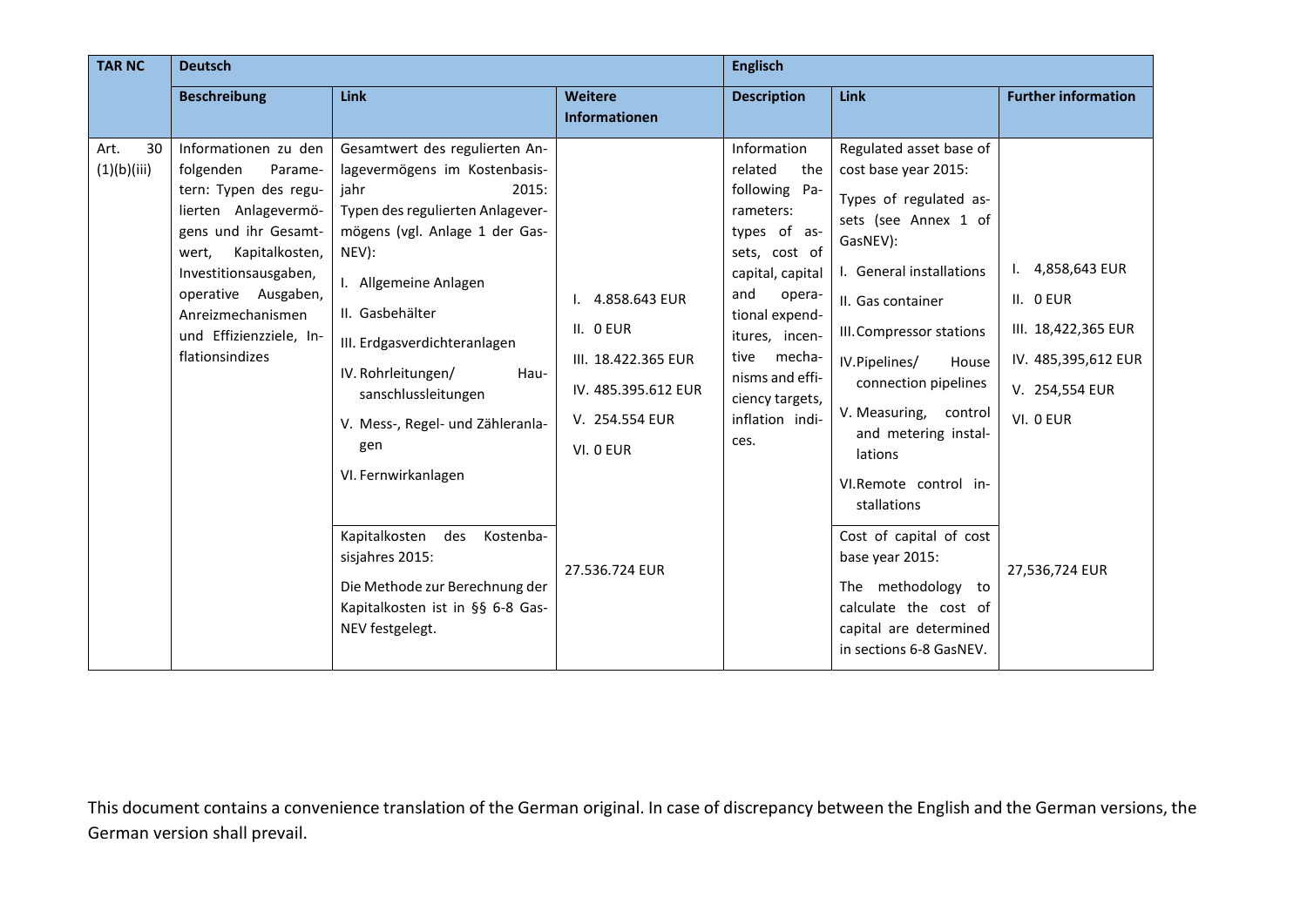| Die Investitionsausgaben bestim-               |                  | The capital expendi-      |                  |
|------------------------------------------------|------------------|---------------------------|------------------|
| men sich nach den Anschaffungs-                |                  | tures are determined      |                  |
| und Herstellungskosten des An-                 |                  | on the basis of the his-  |                  |
| lagegutes. In der deutschen An-                |                  | torical<br>procurement    |                  |
| reizregulierung ist keine Neube-               |                  | and<br>manufacturing      |                  |
| wertung des Anlagegutes vorge-                 |                  | costs of the asset. There |                  |
| sehen. Die Anlagegüter werden                  |                  | is no re-evaluation of    |                  |
| nach §6 (5) GasNEV linear abge-                |                  | assets foreseen in the    |                  |
| schrieben. Die Abschreibungs-                  |                  | German incentive regu-    |                  |
| dauer ist in Anlage 1 GasNEV vor-              |                  | lation. The assets are    |                  |
| gegeben.                                       |                  | depreciated on a linear   |                  |
| Abschreibungszeiträume und -                   |                  | basis in accordance       |                  |
| beträge für Anlagetypen:                       |                  | with<br>section<br>6(5)   |                  |
|                                                |                  | GasNEV. The deprecia-     |                  |
| I. Allgemeine<br>Anlagen                       |                  | tion period is set in An- |                  |
| 3-70 Jahre (keine Abschrei-                    |                  | nex 1 GasNEV.             |                  |
| für<br>Gebäude)<br>bung                        | I. 110.393 EUR   | Depreciation<br>periods   |                  |
| im Kostenbasisjahr<br>Betrag                   |                  | and amounts per asset     |                  |
| 2015:                                          |                  | type:                     |                  |
| II. Gasbehälter                                |                  |                           |                  |
| 45-55<br>Jahre                                 |                  | I. General installations  |                  |
| Kostenbasisjahr 2015:                          |                  | 3-70 years (no de-        |                  |
|                                                | II. O EUR        | preciation for build-     |                  |
| III. Erdgasverdichteranlagen                   |                  | ings)                     | I. 110,393 EUR   |
| $20 - 25$<br>Jahre                             |                  | amount in cost base       |                  |
| Betrag im Kostenbasisjahr                      |                  | year 2015:                |                  |
| 2015:                                          | III. 817.596 EUR | II. Gas container 45-55   |                  |
| IV. Rohrleitungen/<br>Hausan-                  |                  | years                     |                  |
| schlussleitungen                               |                  | amount in cost base       |                  |
| $30 - 65$<br>Jahre                             |                  | year 2015:                | II. O EUR        |
| Betrag im Kostenbasisjahr   IV. 10.786.569 EUR |                  |                           |                  |
| 2015:                                          |                  | III. Compressor stations  |                  |
| V. Mess-, Regel- und Zähleranla-               |                  | $20 - 25$<br>years        | III. 817,596 EUR |
| gen                                            |                  | amount in cost base       |                  |
|                                                |                  | year 2015:                |                  |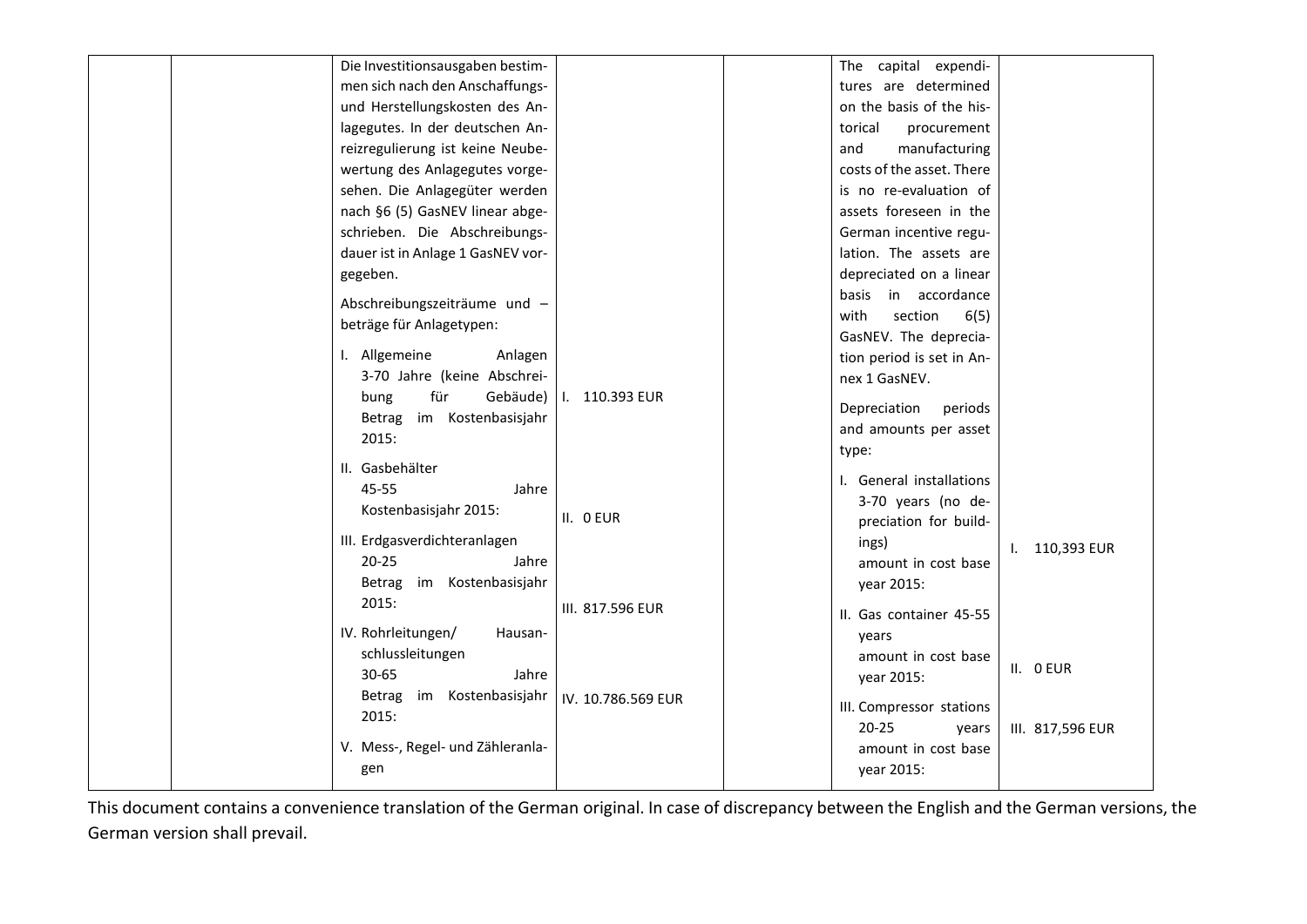| <b>TAR NC</b> | <b>Deutsch</b>      |                                                                                                                                                                    |                                    | <b>Englisch</b>    |                                                                                                                                                                                                                                                                                                                                               |                                                  |  |
|---------------|---------------------|--------------------------------------------------------------------------------------------------------------------------------------------------------------------|------------------------------------|--------------------|-----------------------------------------------------------------------------------------------------------------------------------------------------------------------------------------------------------------------------------------------------------------------------------------------------------------------------------------------|--------------------------------------------------|--|
|               | <b>Beschreibung</b> | Link                                                                                                                                                               | <b>Weitere</b><br>Informationen    | <b>Description</b> | Link                                                                                                                                                                                                                                                                                                                                          | <b>Further information</b>                       |  |
|               |                     | 8-60<br>Jahre  <br>im Kostenbasisjahr<br>Betrag<br>2015:<br>VI. Fernwirkanlagen<br>15-20<br>Betrag im Kostenbasisjahr<br>2015:<br>Operative Ausgaben des Tarifjah- | V. 25.455 EUR<br>Jahre   VI. 0 EUR |                    | IV. Pipelines/<br>House<br>connection pipelines<br>$30 - 65$<br>years<br>amount in cost base<br>year 2015:<br>V. Measuring, control<br>and metering instal-<br>lations 8-60 years<br>amount in cost base<br>year 2015:<br>VI. Remote control in-<br>stallations<br>15-20<br>years<br>amount in cost base<br>year 2015:<br>OPEX of tariff year | IV. 10,786,569 EUR<br>V. 25,455 EUR<br>VI. O EUR |  |
|               |                     | res 2018:                                                                                                                                                          |                                    |                    | 2018:                                                                                                                                                                                                                                                                                                                                         |                                                  |  |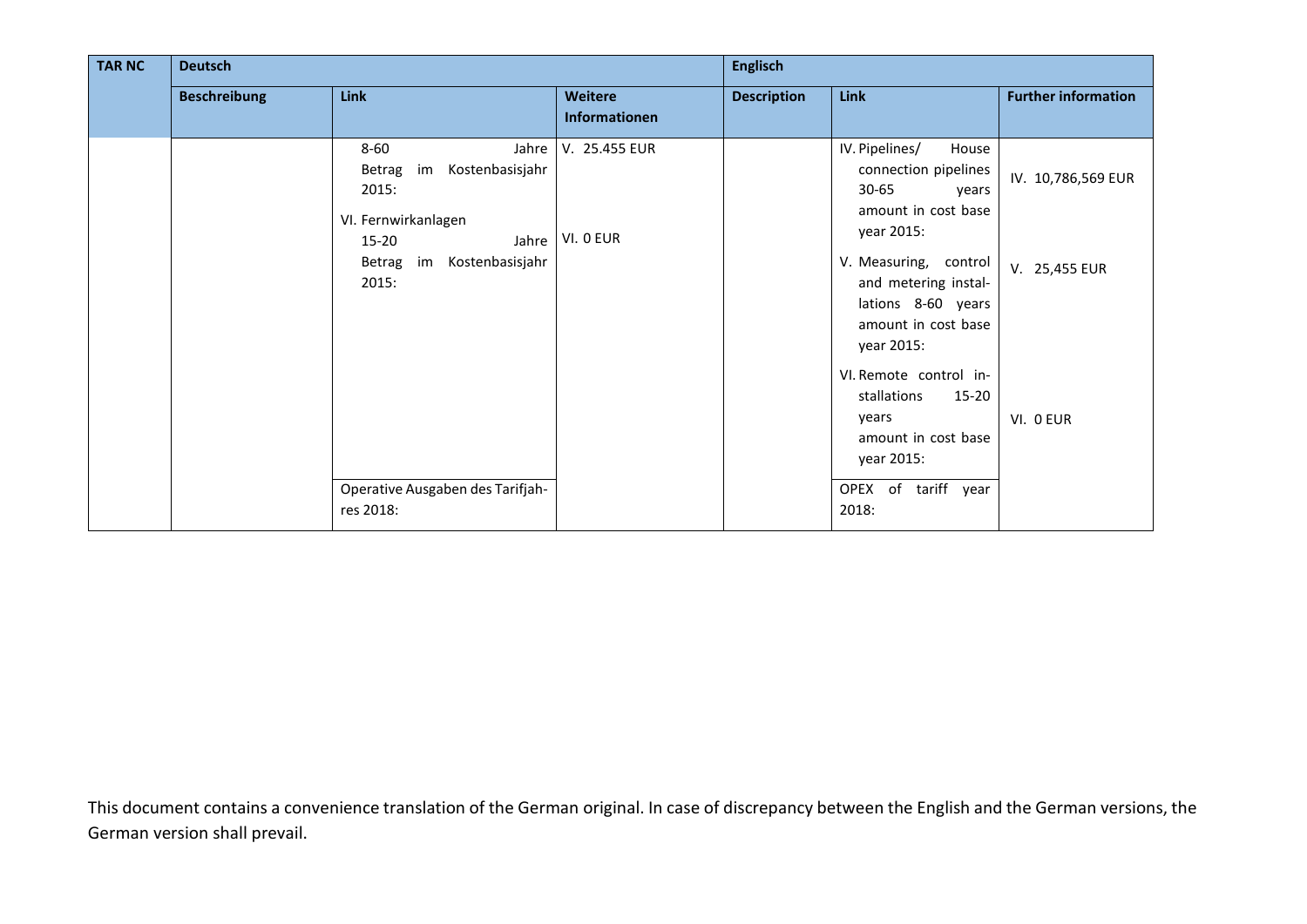| Die deutschen Fernleitungsnetz-    | 14.961.440 EUR | German transmission       | 14,961,440 EUR |
|------------------------------------|----------------|---------------------------|----------------|
| betreiber unterliegen dem Sys-     |                | system operators are      |                |
| tem der Anreizregulierung ge-      |                | subject to the incentive  |                |
| mäß den Vorgaben der ARegV,        |                | regulation system. The    |                |
| §§12-16 regeln hierbei Anreiz-     |                | revenue cap of a trans-   |                |
| mechanismen und Effizienzziele.    |                | mission system opera-     |                |
| Der Erlösobergrenze eines Netz-    |                | tor (TSO) that is deter-  |                |
| betreibers, die für die Regulie-   |                | mined for a regulatory    |                |
| rungsperiode (5 Jahre) bestimmt    |                | period with a duration    |                |
| wird, liegen die Kosten zu         |                | of 5 years is based on    |                |
| Grunde, welche im Basisjahr        |                | the costs incurred at the |                |
| (Jahr 3 vor der neuen Regulie-     |                | TSO in the base year      |                |
| rungsperiode) beim Netzbetrei-     |                | (year 3 before the new    |                |
| ber entstanden und von der Re-     |                | regulatory period) and    |                |
| gulierungsbehörde geprüft sind.    |                | that were checked by      |                |
| Des Weiteren wird ein Effizienz-   |                | the regulatory author-    |                |
| vergleich zwischen den Fernlei-    |                | ity. Moreover, an effi-   |                |
| tungsnetzbetreibern durchge-       |                | ciency benchmark is       |                |
| führt und auf Basis deren Auf-     |                | conducted between the     |                |
| wands- und Strukturparameter       |                | TSO and, based on their   |                |
| unternehmensindividuelle Effizi-   |                | cost and structure pa-    |                |
| enzwerte ermittelt. Etwaige Inef-  |                | individual<br>rameters,   |                |
| fizienzen sind über die Dauer ei-  |                | company efficiency val-   |                |
| ner Regulierungsperiode abzu-      |                | ues are calculated. Pos-  |                |
| bauen.                             |                | sible inefficiencies are  |                |
|                                    |                | to be rectified over the  |                |
| Ebenfalls berechnet die Regulie-   |                | duration of a regulatory  |                |
| rungsbehörde einen generellen      |                | Furthermore,<br>period.   |                |
| sektoralen Produktivitätsfaktor,   |                | the regulatory authority  |                |
| der für alle Fernleitungsnetzbe-   |                | calculates a general sec- |                |
| treiber einheitlich zur Anwen-     |                | tor productivity factor   |                |
| dung<br>kommt.                     |                | that is consistently ap-  |                |
| Der individuelle Effizienzwert der |                | plied to all transmission |                |
| NEL Gastransport im Rahmen der     |                | system operators. The     |                |
| EOG Prognose beträgt 100 %.        |                | efficiency<br>individual  |                |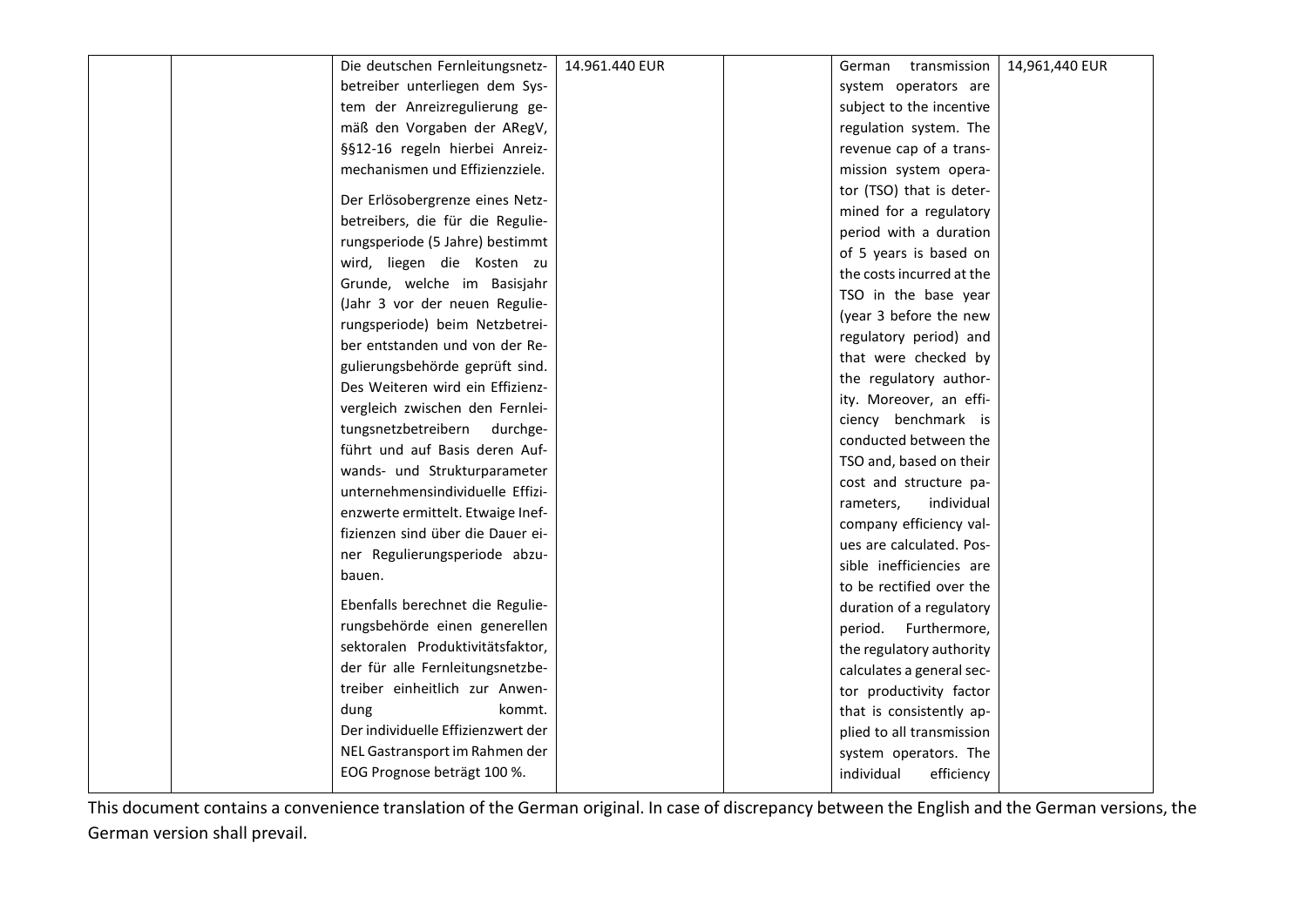| <b>TAR NC</b>              | <b>Deutsch</b>                                                                                                                                                                                        | <b>Englisch</b>                                                                                                                                                                                                                                                   |                          |                                                                                                                                    |                                                                                                                                                                                                                                           |                            |
|----------------------------|-------------------------------------------------------------------------------------------------------------------------------------------------------------------------------------------------------|-------------------------------------------------------------------------------------------------------------------------------------------------------------------------------------------------------------------------------------------------------------------|--------------------------|------------------------------------------------------------------------------------------------------------------------------------|-------------------------------------------------------------------------------------------------------------------------------------------------------------------------------------------------------------------------------------------|----------------------------|
|                            | <b>Beschreibung</b>                                                                                                                                                                                   | <b>Link</b>                                                                                                                                                                                                                                                       | Weitere<br>Informationen | <b>Description</b>                                                                                                                 | Link                                                                                                                                                                                                                                      | <b>Further information</b> |
|                            |                                                                                                                                                                                                       | Der zur Bestimmung der zulässi-<br>gen Erlöse 2018 verwendete In-                                                                                                                                                                                                 |                          |                                                                                                                                    | score of NEL Gas-<br>transport for the calcu-<br>lation is 100 %.<br>The inflation index used<br>to determine the al-                                                                                                                     |                            |
|                            |                                                                                                                                                                                                       | flationsindex beträgt:<br>VPi 2016 = 107,4                                                                                                                                                                                                                        |                          |                                                                                                                                    | lowed revenues 2018 is:<br>VPi 2016 = 107,4                                                                                                                                                                                               |                            |
| Art.<br>30<br>(1)(b)(iv,v) | Informationen zu den<br>zulässigen Erlösen aus<br>Fernleitungsentgelten<br>inklusive Kennzahlen<br>zu Kapazitäts-/Arbeits-<br>aufteilung, Entry-Exit-<br>Split und Aufteilung<br>nach<br>systeminter- | Zulässige Erlöse aus Fernlei-<br>tungsentgelten 2018 betragen:<br>30.940.778,79 EUR<br>Kapazitäts-/ Arbeitsaufteilung:<br>100% Kapazitätsentgelte                                                                                                                 |                          | Information<br>on the trans-<br>mission ser-<br>vices revenue<br>including ca-<br>pacity-com-<br>modity split,<br>entry-exit split | Transmission services<br>revenues 2018:<br>30,940,778.79 EUR<br>Capacity-commodity<br>split:<br>100%<br>capacity-based<br>transmission tariffs                                                                                            |                            |
|                            | ner/systemübergrei-<br>fender Nutzung                                                                                                                                                                 | Entry-Exit-Split<br>Der Entry-Exit-Split ergibt sich<br>aus dem Verhältnis der Entry zu<br>den Exit Kapazitäten.<br>Entry 99 %; Exit 1 %<br>Die genaue Aufteilung ist im<br>standardisierten Entgeltmodell<br>dargestellt:<br><b>Standardisiertes Tarifmodell</b> |                          | and intra-sys-<br>tem/cross-<br>system split.                                                                                      | Entry-exit split<br>The Entry-exit-spilt is<br>the relation between<br>entry and exit bookings.<br>Entry 99 %; Exit 1 %<br>The exact Entry-Exit<br>split is shown in the sim-<br>plified tariff model:<br>Standardised<br>tariff<br>model |                            |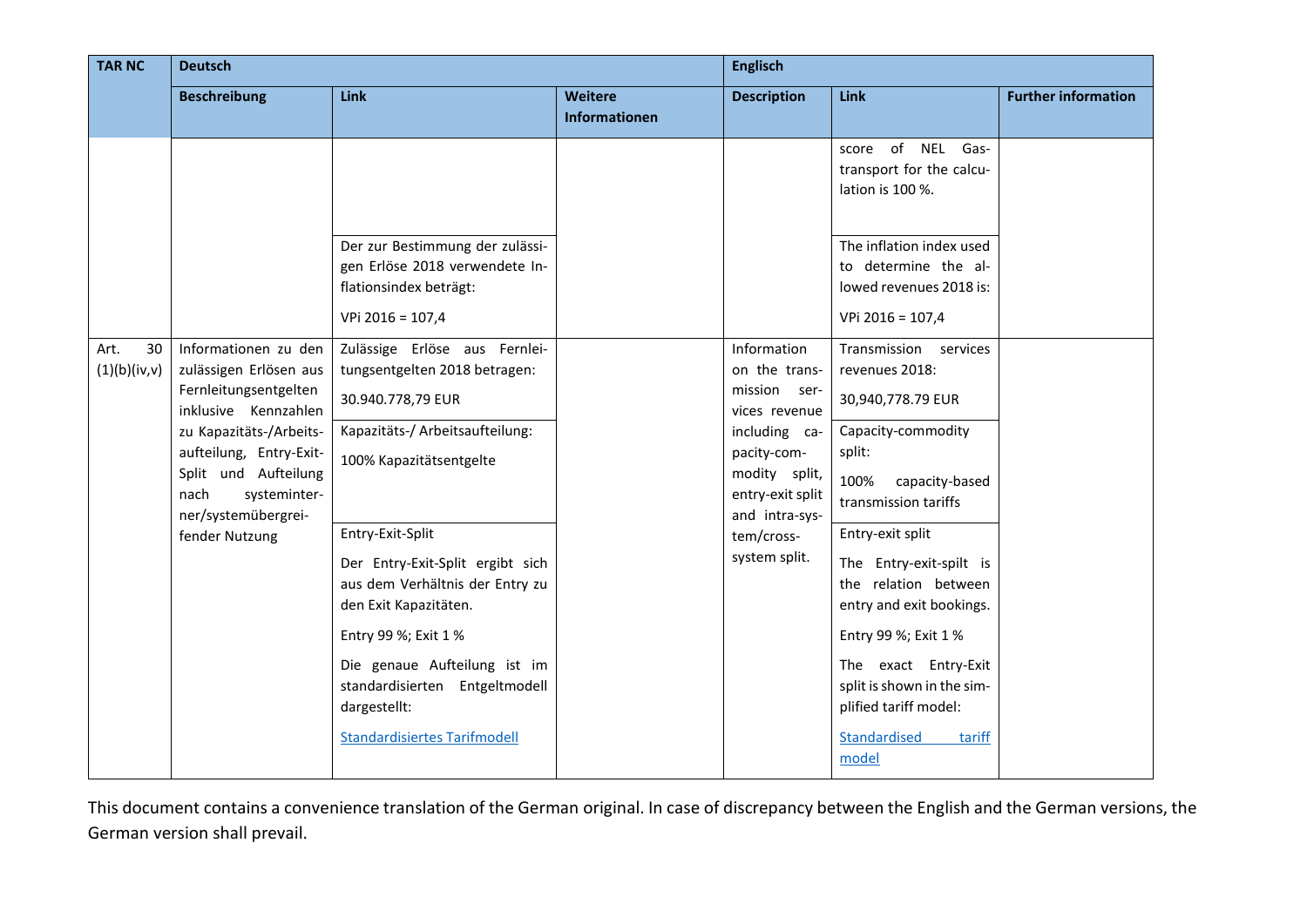| <b>TAR NC</b>            | <b>Deutsch</b>                                                                                            |                                                                                                                                                                                                                                                                                                      |                                        | <b>Englisch</b>                                                                                                                      |                                                                                                                                                                                                                                                                                                             |                            |
|--------------------------|-----------------------------------------------------------------------------------------------------------|------------------------------------------------------------------------------------------------------------------------------------------------------------------------------------------------------------------------------------------------------------------------------------------------------|----------------------------------------|--------------------------------------------------------------------------------------------------------------------------------------|-------------------------------------------------------------------------------------------------------------------------------------------------------------------------------------------------------------------------------------------------------------------------------------------------------------|----------------------------|
|                          | <b>Beschreibung</b>                                                                                       | <b>Link</b>                                                                                                                                                                                                                                                                                          | <b>Weitere</b><br><b>Informationen</b> | <b>Description</b>                                                                                                                   | Link                                                                                                                                                                                                                                                                                                        | <b>Further information</b> |
|                          |                                                                                                           | Die Aufteilung nach systeminter-<br>ner/ systemübergreifender Nut-<br>zung wird im Rahmen der Kon-<br>sultation nach Art. 26 NC TAR be-<br>stimmt und veröffentlicht.                                                                                                                                |                                        |                                                                                                                                      | Cross-border-domestic<br>split will be determined<br>in conjunction with Art.<br>26 NC TAR consultation<br>determined and pub-<br>lished.                                                                                                                                                                   |                            |
| 30<br>Art.<br>(1)(b)(vi) | Informationen<br>zum<br>Ausgleich des Regulie-<br>rungskontos in der ver-<br>gangenen Entgeltperi-<br>ode | Tatsächliche regulierte Erlöse<br>aus Fernleitungs- und Sys-<br>temdienstleistungen 2016:<br>70.191.181,63 EUR<br>Saldo des Regulierungskontos<br>des abgeschlossenen Geschäfts-<br>jahres 2016:<br>Der Saldo des Regulierungskon-<br>tos wurde noch nicht durch die<br>Bundesnetzagentur bestätigt. |                                        | Information<br>related to the<br>previous tariff<br>period regard-<br>ing the recon-<br>ciliation of the<br>regulatory ac-<br>count. | Actual regulated reve-<br>nues from transmission<br>and non-transmission<br>services 2016:<br>70,191,181.63 EUR<br>Aggregated balance of<br>the regulatory account<br>of the closed financial<br>year 2016:<br>The decision to the<br>amount of the regula-<br>tory account by the NRA<br>is still pending. |                            |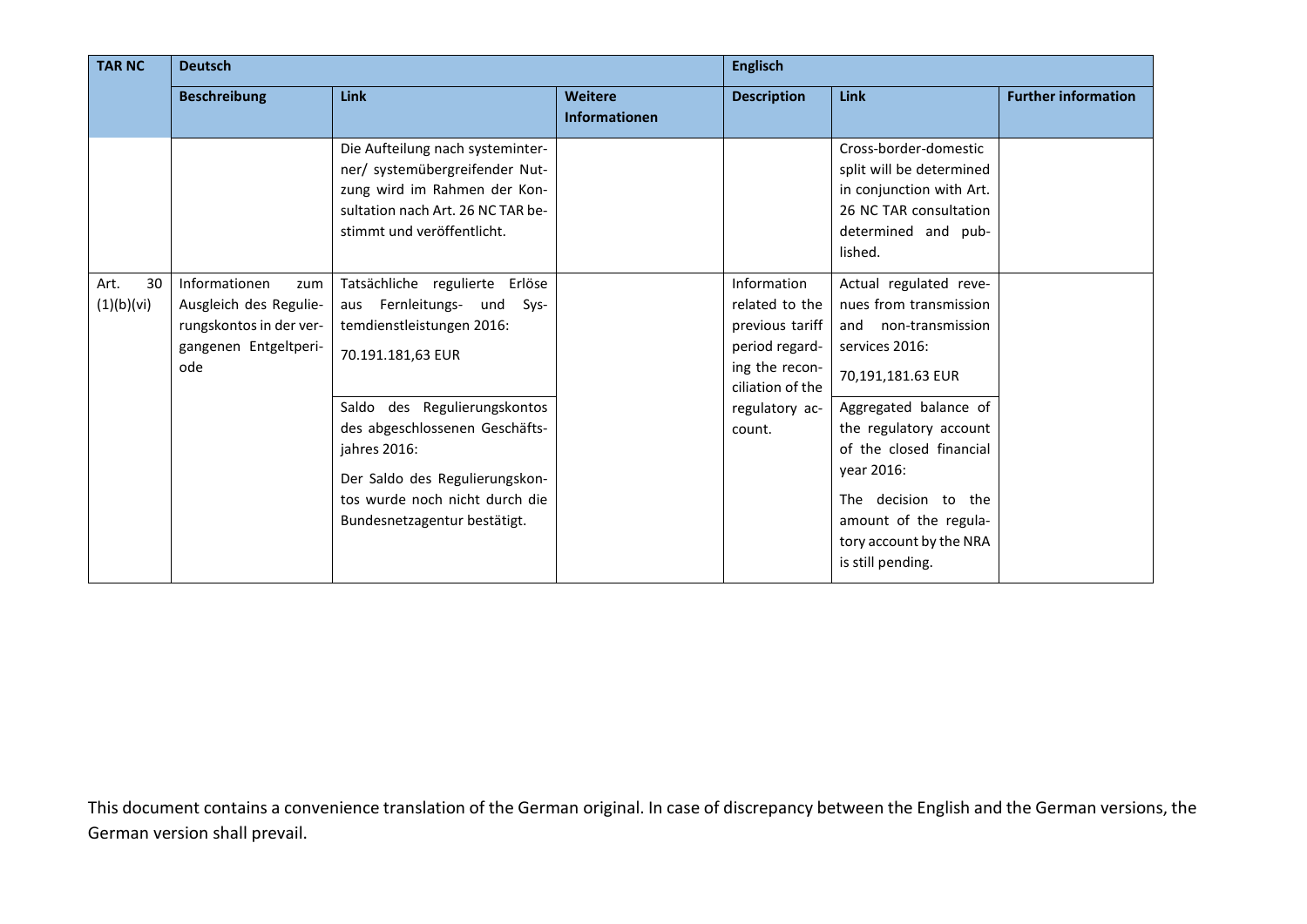| <b>TAR NC</b>             | <b>Deutsch</b>                                                        |                                                                                                                                                                                                                                                                                                                                                       |                                 | <b>Englisch</b>                                                             |                                                                                                                                                                                                                                                                                                                                                                                                  |                            |  |  |
|---------------------------|-----------------------------------------------------------------------|-------------------------------------------------------------------------------------------------------------------------------------------------------------------------------------------------------------------------------------------------------------------------------------------------------------------------------------------------------|---------------------------------|-----------------------------------------------------------------------------|--------------------------------------------------------------------------------------------------------------------------------------------------------------------------------------------------------------------------------------------------------------------------------------------------------------------------------------------------------------------------------------------------|----------------------------|--|--|
|                           | <b>Beschreibung</b>                                                   | Link                                                                                                                                                                                                                                                                                                                                                  | <b>Weitere</b><br>Informationen | <b>Description</b>                                                          | Link                                                                                                                                                                                                                                                                                                                                                                                             | <b>Further information</b> |  |  |
|                           |                                                                       | Der Saldo des Regulierungskon-<br>tos des abgeschlossenen Ge-<br>schäftsjahres 2016 wird im Jahr<br>2017 festgestellt und in gleich-<br>mäßigen Raten - inklusive Ver-<br>zinsung - über die folgenden 5<br>Kalenderjahre ausgeglichen.<br>Regulierungskonto-spezifische<br>Anreizmechanismen bestehen<br>im deutschen Regulierungssys-<br>tem nicht. |                                 |                                                                             | Reconciliation of the<br>regulatory account for<br>the concluded business<br>year 2016 is determined<br>in the year 2017 and it<br>will be reconciled in<br>equal instalments - in-<br>cluding interest pay-<br>ments - over the subse-<br>quent 5 calendar years.<br>Incentive mechanisms<br>specifically for the regu-<br>latory account do not<br>exist in the German reg-<br>ulatory system. |                            |  |  |
| 30<br>Art.<br>(1)(b)(vii) | Information zur beab-<br>sichtigten Nutzung des<br>Auktionsaufschlags | Gemäß §13 (4) GasNZV werden<br>Auktionserlöse auf dem Regulie-<br>rungskonto nach §5 ARegV ver-<br>bucht. Dieses Vorgehen entfaltet<br>somit eine entgeltmindernde<br>Wirkung in den Jahren, in denen<br>das Regulierungskonto ausgegli-<br>chen wird.                                                                                                |                                 | Information<br>the in-<br>on<br>tended use of<br>the<br>auction<br>premium. | According to Article<br>13(4) Gas Network Ac-<br>Ordinance<br>cess<br>(GasNZV) auction reve-<br>nues are booked on the<br>regulatory account in<br>accordance with Article<br>5 ARegV. This transac-<br>tion thus develops a tar-<br>iff-reducing effect in the<br>years in which the regu-<br>latory account is recon-<br>ciled.                                                                |                            |  |  |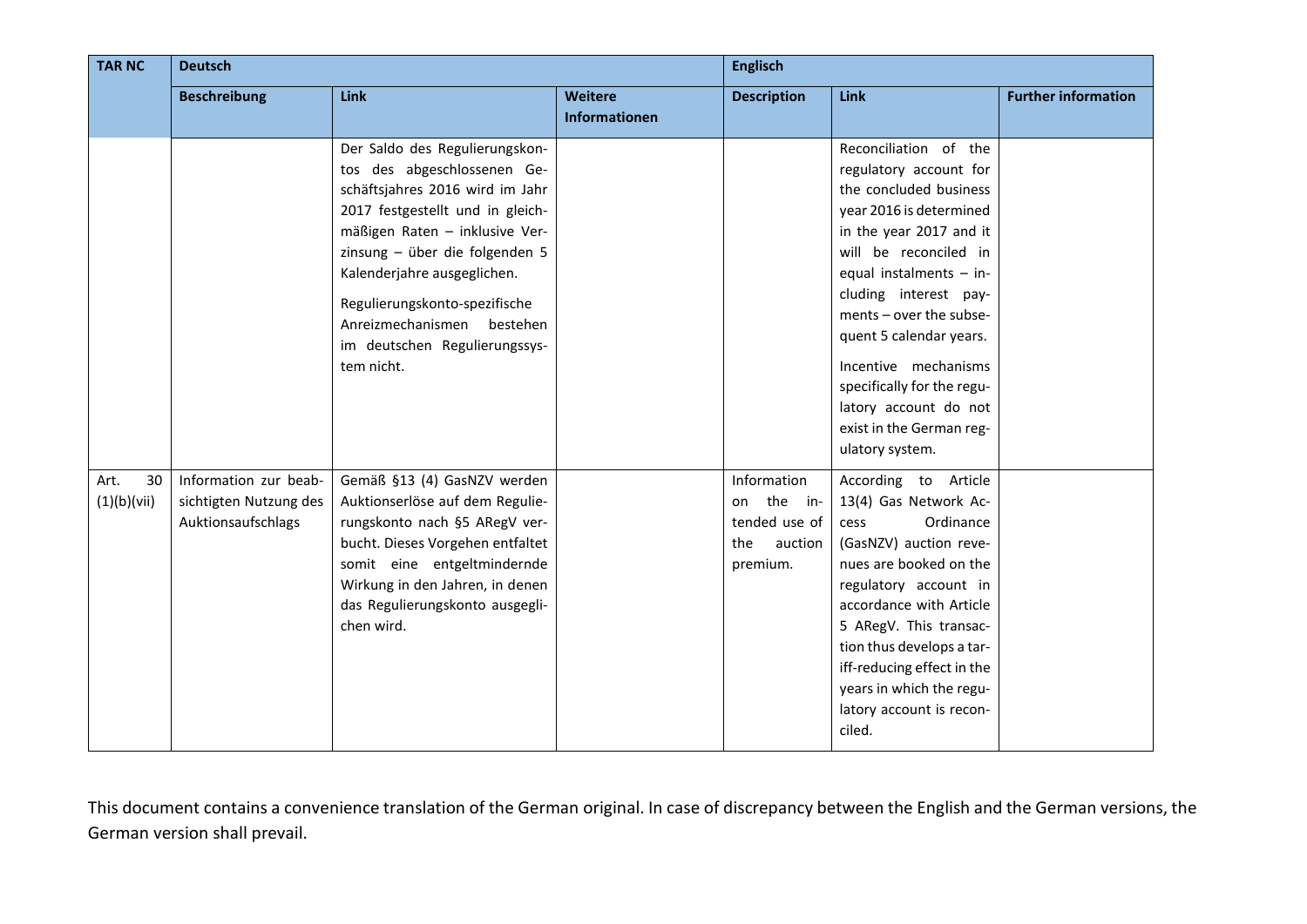| <b>TAR NC</b>  |    | <b>Deutsch</b>                                                                                            |                                                                                                                                                                                                                                                                                               |                                 | <b>Englisch</b>                                                                                                                                                      |                                                                                                                                                                                   |                            |
|----------------|----|-----------------------------------------------------------------------------------------------------------|-----------------------------------------------------------------------------------------------------------------------------------------------------------------------------------------------------------------------------------------------------------------------------------------------|---------------------------------|----------------------------------------------------------------------------------------------------------------------------------------------------------------------|-----------------------------------------------------------------------------------------------------------------------------------------------------------------------------------|----------------------------|
|                |    | <b>Beschreibung</b>                                                                                       | <b>Link</b>                                                                                                                                                                                                                                                                                   | Weitere<br><b>Informationen</b> | <b>Description</b>                                                                                                                                                   | <b>Link</b>                                                                                                                                                                       | <b>Further information</b> |
| Art.<br>(1)(c) | 30 | Informationen zu Fern-<br>leitungs- und Sys-<br>temdiensteistungsent-<br>gelten und ihrer Be-<br>rechnung | <b>NGT Downloadbereich</b><br>Die Netzentgelte werden nach<br>dem Briefmarkenmodell berech-<br>net, dafür werden die zulässigen<br>Erlöse gemäß dem Entry-Exit-<br>Split aufgeteilt und dann jeweils<br>durch die Summe aller gewichte-<br>ten Ein- bzw. Ausspeisekapazitä-<br>ten dividiert. |                                 | Information<br>on transmis-<br>sion and non-<br>transmission<br>tariffs accom-<br>panied by the<br>relevant infor-<br>mation<br>re-<br>lated to their<br>derivation. | <b>NGT Download area</b><br>The Tariffs are calcu-<br>lated by the postage<br>methodology,<br>stamp<br>there the allowed reve-<br>nues are divided by the<br>forecasted bookings. |                            |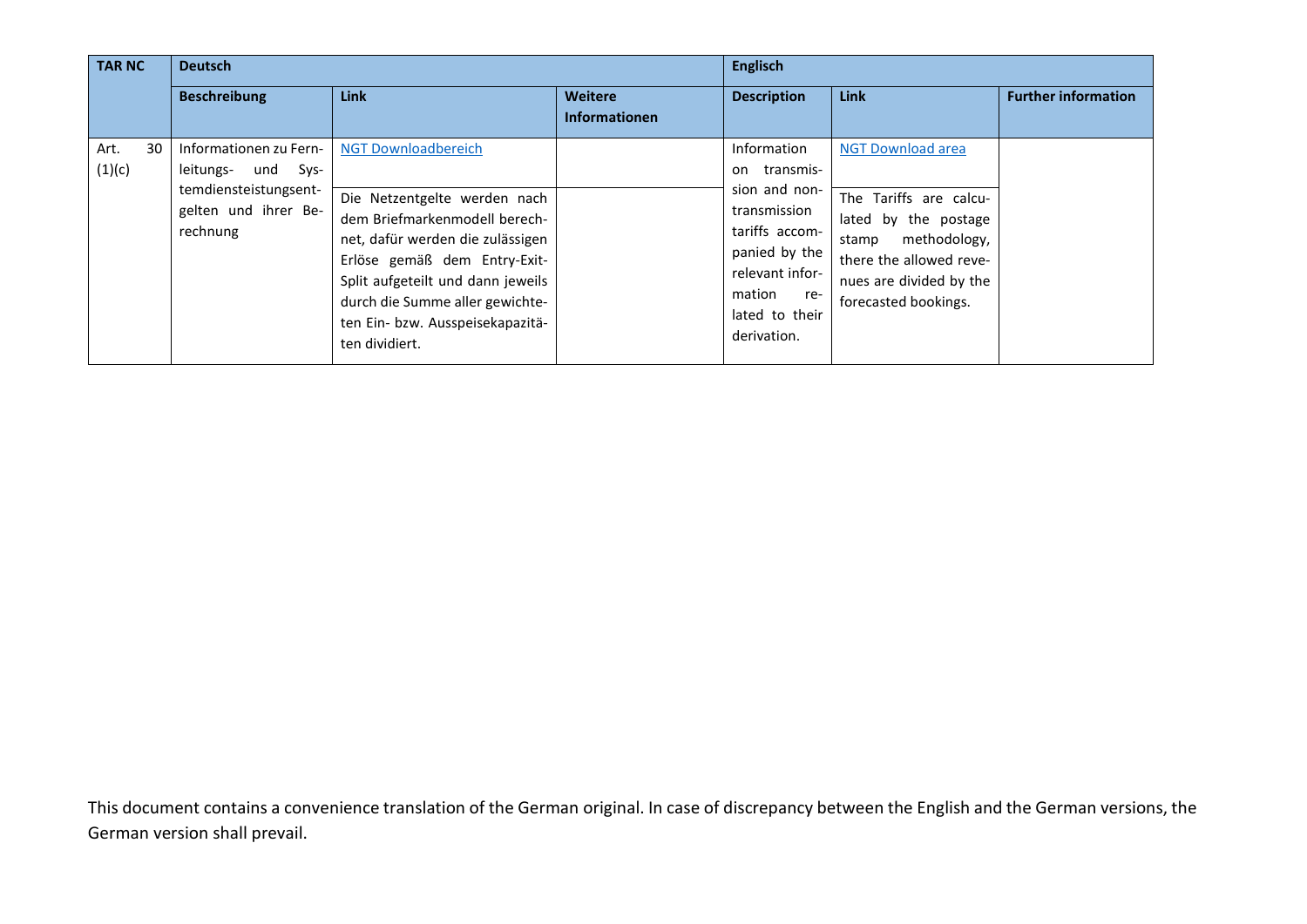|  | Berechnung Biogaswälzungsbe-      |  | Derivation of Biogas       |  |
|--|-----------------------------------|--|----------------------------|--|
|  | trag                              |  | charge                     |  |
|  | Nach Ziffer 6 des Beschlusses der |  | accordance with<br>In .    |  |
|  | Bundesnetzagentur BK9-17/609      |  | number 6 BNetzA deci-      |  |
|  | (Festlegung "INKA") ist die Bio-  |  | sion<br>BK9-17/609         |  |
|  | gasumlage nach § 20b GasNEV       |  | ("INKA") the Biogas        |  |
|  | als Systemdienstleistung einge-   |  | charge according to sec-   |  |
|  | ordnet. Die Berechnung der Bio-   |  | tion 20b GasNEV is clas-   |  |
|  | gasumlage ist beschrieben in § 7  |  | sified as non-transmis-    |  |
|  | der Kooperationsvereinbarung      |  | sion service. The deriva-  |  |
|  | zwischen den Betreibern von in    |  | tion of Biogas charge is   |  |
|  | Deutschland gelegenen Gasver-     |  | described in section 7 of  |  |
|  | sorgungsnetzen<br>vom             |  | the Cooperation Agree-     |  |
|  | 27.10.2017. Hiernach werden die   |  | ment between the Op-       |  |
|  | bundesweiten Biogas-Gesamt-       |  | erators of Gas Supply      |  |
|  | kosten des Jahres 2018 in Höhe    |  | Networks in Germany        |  |
|  | von 199.507.937 € durch die       |  | as of 27 October 2017.     |  |
|  | bundesweit bei Fernleitungs-      |  | According to this, all bi- |  |
|  | netzbetreibern gebuchte bzw.      |  | ogas-costs of 2018 in      |  |
|  | bestellte Kapazität an Netzan-    |  | Germany in the amount      |  |
|  | schlusspunkten zu Letztverbrau-   |  | of 199,507,937 € are di-   |  |
|  | chern und Netzkopplungspunk-      |  | vided by all forecasted    |  |
|  | ten zu nachgelagerten Netzbe-     |  | contracted capacity for    |  |
|  | treibern ohne Beachtung von       |  | TSO exit points to DSO     |  |
|  | Multiplikatoren oder saisonalen   |  | and end consumers          |  |
|  | Faktoren des Jahres 2018 in       |  | (without consideration     |  |
|  | Höhe<br>von<br>291.495.193        |  | of multipliers or sea-     |  |
|  | (kWh/h)/a geteilt. Hieraus ergibt |  | sonal factors) of 2018 in  |  |
|  | sich eine Biogasumlage in Höhe    |  | amount<br>the<br>οf        |  |
|  | von 0,68443 €/(kWh/h)/a.          |  | 291,495,193 €. Hence,      |  |
|  |                                   |  | the biogas charge is       |  |
|  |                                   |  | 0.68443 €/(kWh/h)/a.       |  |
|  | Berechnung Marktraumumstel-       |  | Derivation of Market       |  |
|  | lungsumlage                       |  | area conversion charge     |  |
|  |                                   |  |                            |  |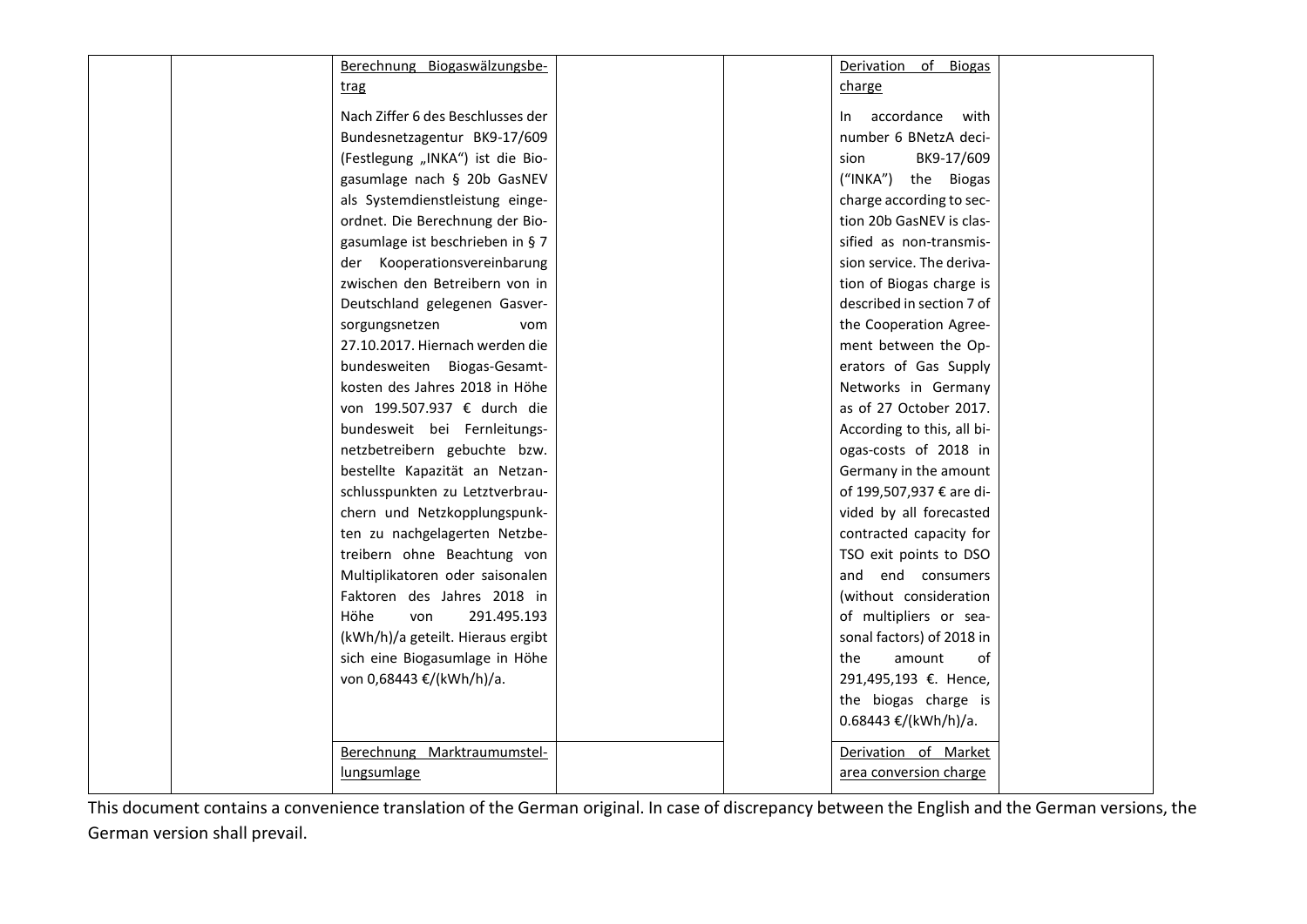| Nach Ziffer 6 des Beschlusses der | accordance<br>with<br>In. |  |
|-----------------------------------|---------------------------|--|
| Bundesnetzagentur BK9-17/609      | number 6 BNetzA deci-     |  |
| (Festlegung "INKA") ist die       | BK9-17/609<br>sion        |  |
| Marktraumumstellungsumlage        | ("INKA") the Market       |  |
| nach § 19a Abs. 1 EnWG als Sys-   | area conversion charge    |  |
| temdienstleistung eingeordnet.    | according to section      |  |
| Die Berechnung der Marktrau-      | 19a(1) Energy Industry    |  |
| mumstellungsumlage ist be-        | Act is classified as non- |  |
| schrieben in § 10 der Kooperati-  | transmission<br>service.  |  |
| onsvereinbarung zwischen den      | The derivation of Mar-    |  |
| Betreibern von in Deutschland     | ket area conversion       |  |
| gelegenen Gasversorgungsnet-      | charge is described in    |  |
| zen vom 27.10.2017. Hiernach      | section 10 of the Coop-   |  |
| werden die bundesweiten Um-       | eration Agreement be-     |  |
| stellungskosten des Jahres 2018   | tween the Operators of    |  |
| in Höhe von 104.442.367,39 €      | Gas Supply Networks in    |  |
| durch die bundesweit bei Fern-    | Germany as of 27 Octo-    |  |
| leitungsnetzbetreibern gebuchte   | ber 2017. According to    |  |
| bzw. bestellte Kapazität an allen | this, all market conver-  |  |
| Ausspeisepunkten (inkl. Speicher  | sion costs of 2018 in the |  |
| und Grenz- und Marktgebiets-      | amount<br>οf              |  |
| übergangspunkten) ohne Beach-     | 104,442,367.39 € are      |  |
| tung von Multiplikatoren oder     | divided by all fore-      |  |
| saisonalen Faktoren des Jahres    | casted contracted ca-     |  |
| 2018 in Höhe von 403.738.196      | pacity for TSO exit       |  |
| (kWh/h)/a geteilt. Hieraus ergibt | points (including IP and  |  |
| sich eine Marktraumumstel-        | storage exit points, but  |  |
| lungsumlage in Höhe von 0,2587    | without consideration     |  |
| €/(kWh/h)/a.                      | of multipliers or sea-    |  |
|                                   | sonal factors) of 2018 in |  |
|                                   | the<br>amount<br>of       |  |
|                                   | 403,738,196               |  |
|                                   | (kWh/h)/a. Hence, the     |  |
|                                   | market area conversion    |  |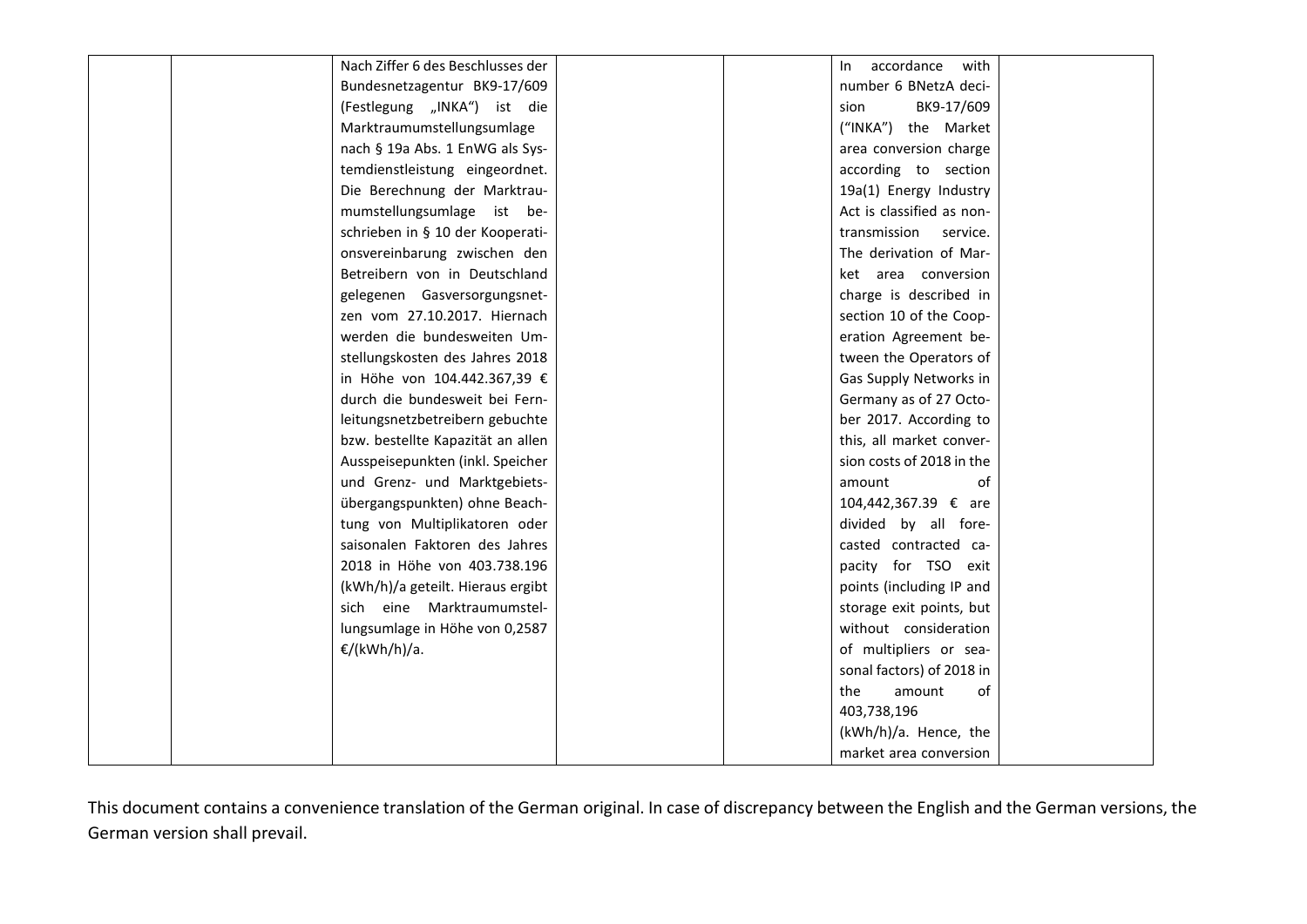| <b>TAR NC</b> | <b>Deutsch</b>      |      |                                 | <b>Englisch</b>    |                                        |                            |
|---------------|---------------------|------|---------------------------------|--------------------|----------------------------------------|----------------------------|
|               | <b>Beschreibung</b> | Link | <b>Weitere</b><br>Informationen | <b>Description</b> | Link                                   | <b>Further information</b> |
|               |                     |      |                                 |                    | 0.2587<br>charge<br>is<br>€/(kWh/h)/a. |                            |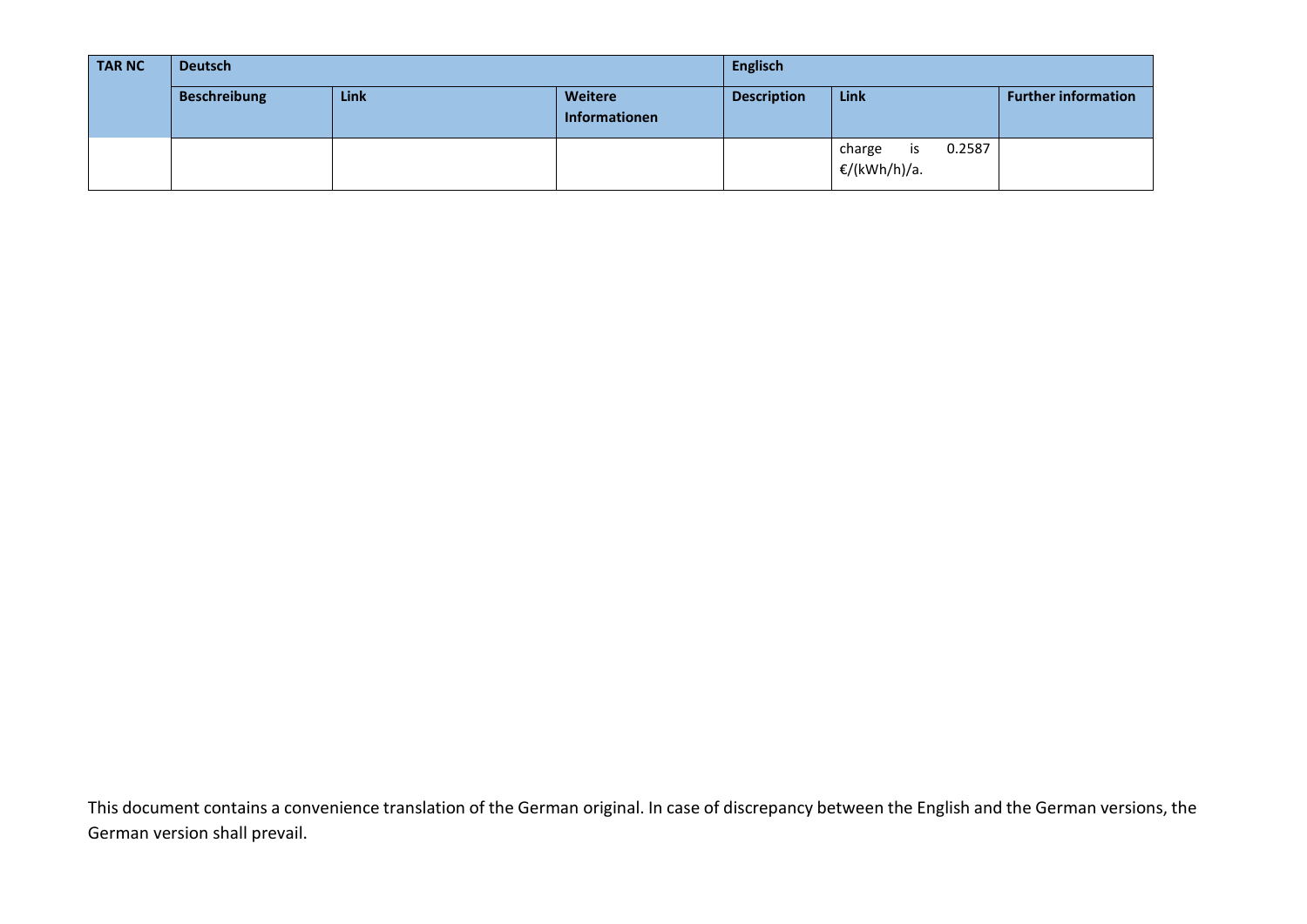| <b>TAR NC</b>        | <b>Deutsch</b>                                                  |                                                                                                                                                                                                                                                                                                                                                                                                                                                                                                                                                                                                                                                                                                                                                                                                                                                                   |                          | <b>Englisch</b>                                                            |                                                                                                                                                                                                                                                                                                                                                                                                                                                                                                                                                                                                                                                                                                                                       |                            |
|----------------------|-----------------------------------------------------------------|-------------------------------------------------------------------------------------------------------------------------------------------------------------------------------------------------------------------------------------------------------------------------------------------------------------------------------------------------------------------------------------------------------------------------------------------------------------------------------------------------------------------------------------------------------------------------------------------------------------------------------------------------------------------------------------------------------------------------------------------------------------------------------------------------------------------------------------------------------------------|--------------------------|----------------------------------------------------------------------------|---------------------------------------------------------------------------------------------------------------------------------------------------------------------------------------------------------------------------------------------------------------------------------------------------------------------------------------------------------------------------------------------------------------------------------------------------------------------------------------------------------------------------------------------------------------------------------------------------------------------------------------------------------------------------------------------------------------------------------------|----------------------------|
|                      | <b>Beschreibung</b>                                             | <b>Link</b>                                                                                                                                                                                                                                                                                                                                                                                                                                                                                                                                                                                                                                                                                                                                                                                                                                                       | Weitere<br>Informationen | <b>Description</b>                                                         | Link                                                                                                                                                                                                                                                                                                                                                                                                                                                                                                                                                                                                                                                                                                                                  | <b>Further information</b> |
| Art.<br>30<br>(2)(a) | Informationen zu Än-<br>derungen der Fernlei-<br>tungsentgelten | Für die Aktuelle Regulierungspe-<br>riode können wir derzeit keine<br>Prognosen aufgrund noch offe-<br>ner Entscheidungen der Bundes-<br>netzagentur abgeben.<br>Von 2017 auf 2018 sinken die<br>Netzentgelte.<br>Für die Entgeltperiode 2019 ge-<br>hen wir derzeit von keiner Ände-<br>rung der Fernleitungsentgelte<br>gegenüber dem Entgelt des Jah-<br>res 2018 aus.<br>Welcher Referenzpreismethode<br>die Entgeltbildung der Jahre<br>2020 ff. unterliegt ist derzeit<br>schwer abzuschätzen. Dement-<br>sprechend können auch keine in-<br>dikativen Aussagen zur Entgelt-<br>entwicklung der Jahre 2020-2022<br>getroffen werden.<br>Hierzu verweisen wir auf die ab-<br>schließende Konsultation gemäß<br>Artikel 26 Tariff Network Code,<br>welche gemäß der Festlegung<br>"INKA" (BK9-17/609) von der<br>Bundesnetzagentur<br>durchge-<br>führt wird. |                          | Information<br>on transmis-<br>tariff<br>sion<br>changes<br>and<br>trends. | We currently could not<br>assume changes for the<br>remaining years of the<br>regulatory period.<br>For 2017 to 2018 there<br>is a decrease of the tar-<br>iffs.<br>It is currently impossi-<br>ble to make a valid esti-<br>mation about what ref-<br>erence price method<br>will be applicable for<br>tariff calculation in the<br>years 2020 ff. Corre-<br>spondingly, no prognos-<br>tic statements can be<br>made regarding tariff<br>development in the<br>years 2020-2022. In this<br>matter we therefore re-<br>fer to the final consulta-<br>tion according to Article<br>26 of the Tariff Network<br>Code, which is carried<br>out according to the de-<br>cision "INKA" (BK9-<br>17/609) by the Federal<br>Network Agency. |                            |